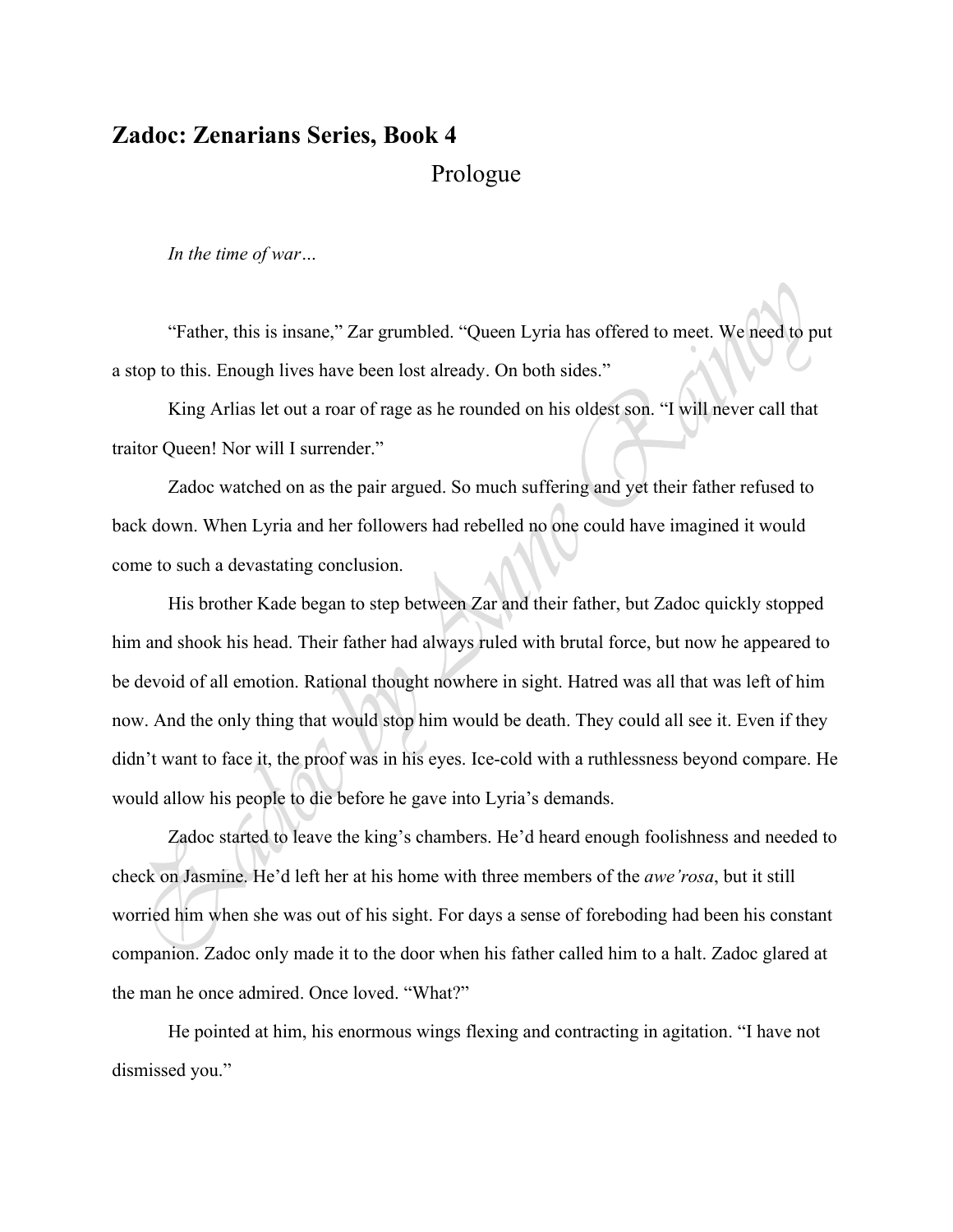Zadoc scowled. "I will not stand here and listen to your madness any longer. Not when my *ofelia* is at risk."

"How dare you speak to me in such a way!" King Arlias took out a dagger and flew across the room.

Zadoc braced himself for the impending assault, but Zar placed his own body directly in their father's path. The fist connecting with Arlias's jaw landed hard, breaking bone. "You go near my brother and I will end you right here," he warned as he went head-to-head with their king. "Stand down now!"

The shock on their father's face was quickly replaced by fury. "You will never rule!" Their father shouted at his eldest son as he brought the dagger up intending to thrust it into Zar's chest. A rush of wings and rage-filled shouts filled the room as Kade, Venn, Therius, and Zadoc all rushed forward in an attempt to protect their oldest brother. In all their minds, Zar was already their king. All held daggers in their fists as they faced off against their father. Prepared to kill the male if necessary.

Seconds ticked by before Kade, second in line for the throne, reached up and wrestled the blade from King Arlias's grip. "You have always been bloodthirsty, Father, but you go too far this time. Enough!"

Zar clutched Zadoc's shoulder. "Go, brother, watch over your *ofelia*. I will be along to offer aid shortly."

"You are certain?" he didn't want to leave Zar, not at such a crucial time. He needed all his brothers' support, standing by his side. They were always stronger together. "She is well guarded," he conceded, even as the sense of foreboding intensified.

Zar nodded. "Trust me, I will handle this. See to Jasmine. Our females should always be our first concern."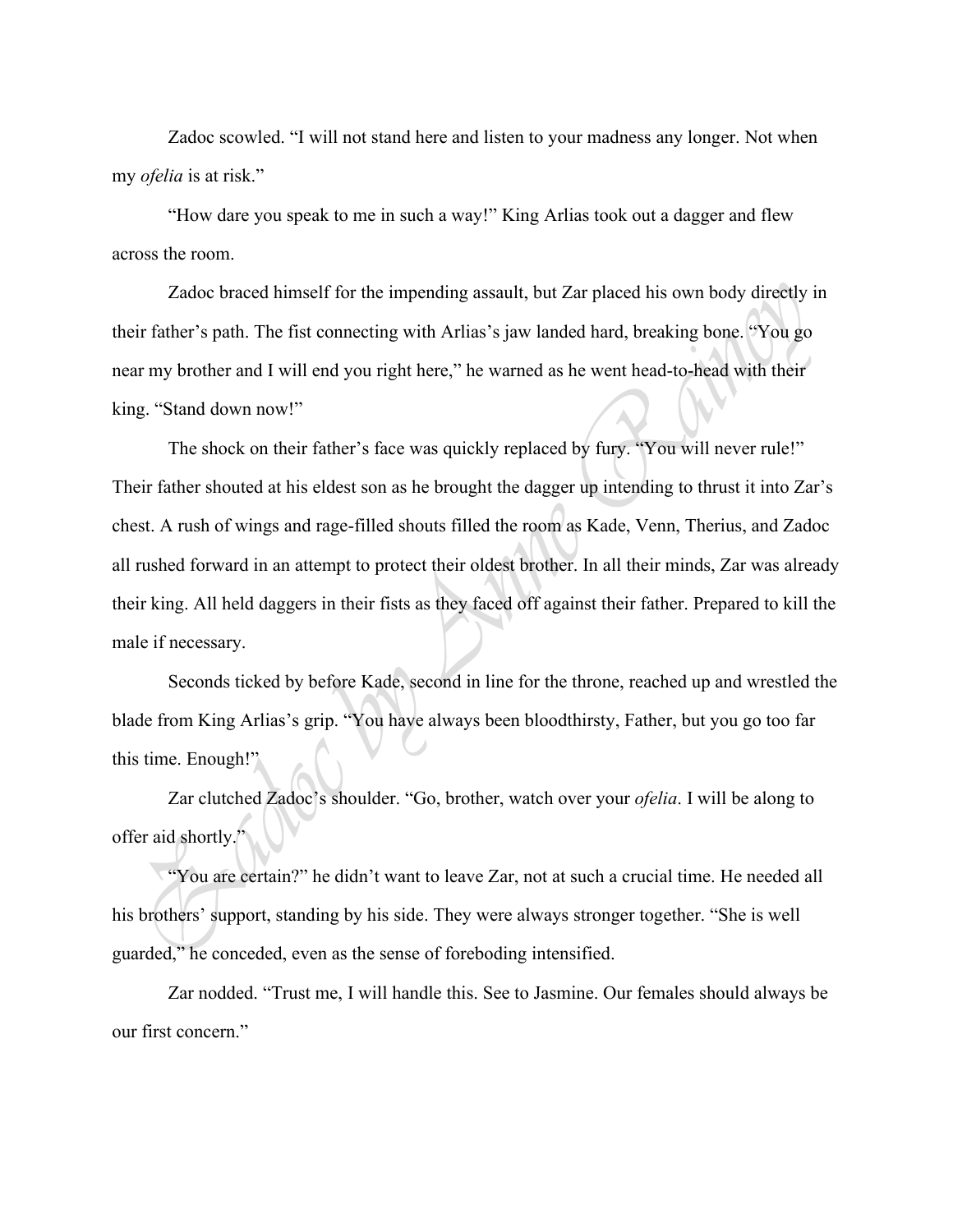Zadoc glanced at his father once more. Blood ran along his chin and there was a promise of retribution in his eyes as he watched Zar. It was clear he intended to kill his firstborn. In the end, Zadoc chose to leave. His father might be a ruthless killer, but Zar was more cunning, stronger, and faster. After all, it was how their father had trained them all. In the end, it would be his downfall.

Zadoc rushed toward the doors to the balcony, then quickly took to the sky, soaring above the trees. He headed south in the direction of the home he shared with his beautiful Jasmine. So many fond memories flooded his mind. Since he'd brought her into his world, she'd been a beam of light. Breathtaking in her radiance. An Earth-born and yet she'd acclimated easily. Accepted their differences with an open heart. Even his father had smiled more when she was in the room. She brought joy wherever she went. *Garra* had blessed him the day he'd seen her near the barrier concealing their mountain. Even though it'd been forbidden to interact with those native to the planet, Zadoc had happily broken that law. And he'd never regretted it.

As his home came into view, he immediately knew something was off. The guard he'd had stationed on the balcony near the door was gone. Fear skated along his spine as he flew faster, landing hard on the decking. He took out a dagger and ran for the doors, then flung them wide. "Jasmine!" he called out as his gaze scoured the room. Nothing. No sound, no movement. Fear for her safety burned a path through his soul. He sprinted toward their bedchamber and saw her standing near the dresser. Pure terror in her eyes.

"Z," she whimpered.

Zadoc didn't think as he took the room in two strides. He pulled her close and stared down at her. "You are well?"

Her mouth opened, but no sound came out. Movement behind her caught his attention and too late he saw the twelve-inch blade. "No!" he shouted as he yanked Jasmine away from the lethal instrument. Zadoc watched in horror as blood spread across her dress, coating the once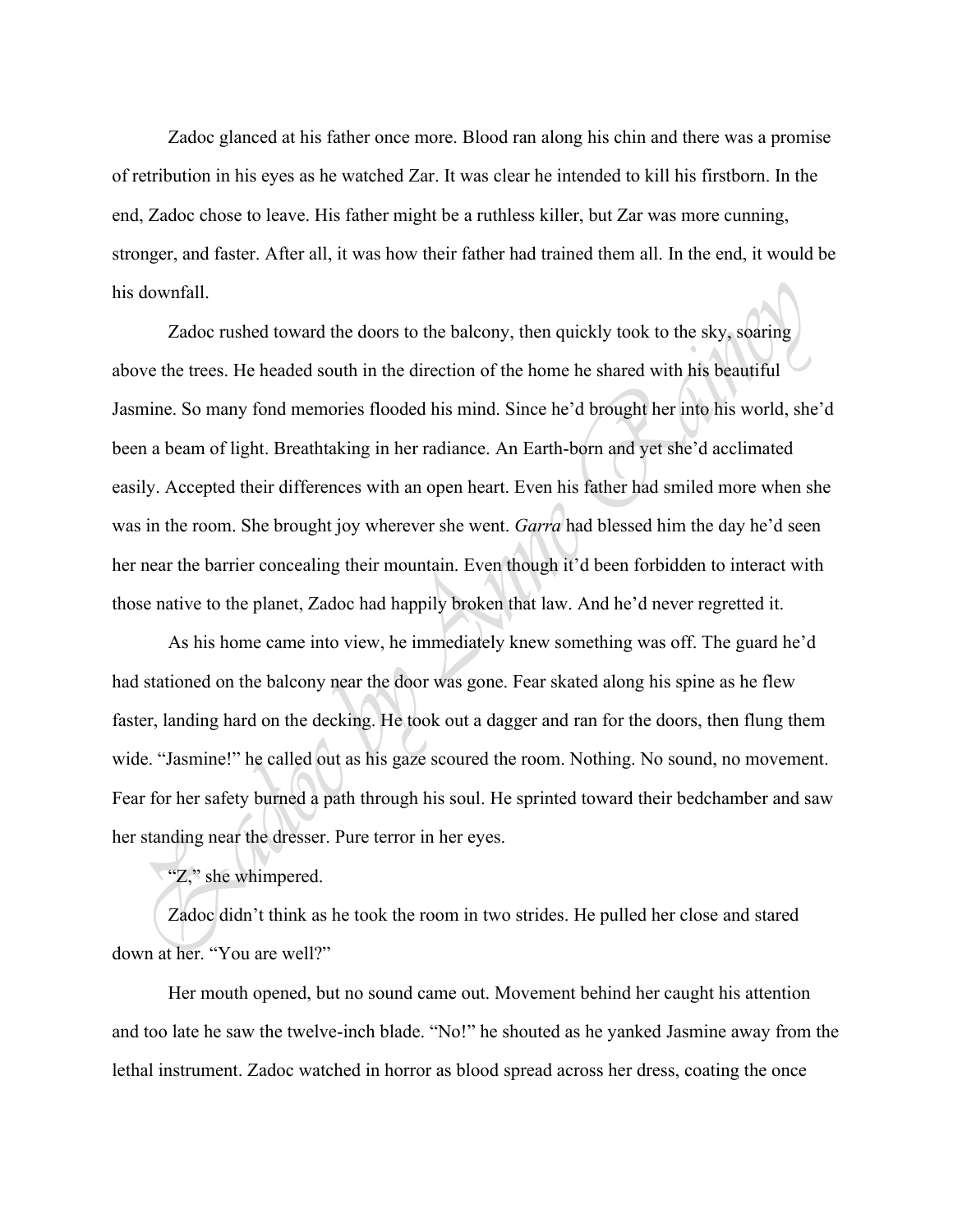pretty pale blue satin. Without warning an arm moved around his neck and he could feel the slice. He turned and thrust a dagger into the heart of the female. Queen Lyria's followers. He began to fall to his knees, but not before hearing the wrathful shout from Zar. His last image was of Jasmine as she lay in a crumpled heap on the floor. Her eyes wide in death, her delicate hand reaching for him. Too late. He'd been too late. She was gone and Zadoc ached to join her.

He had nothing left without his Jasmine.

Radon 100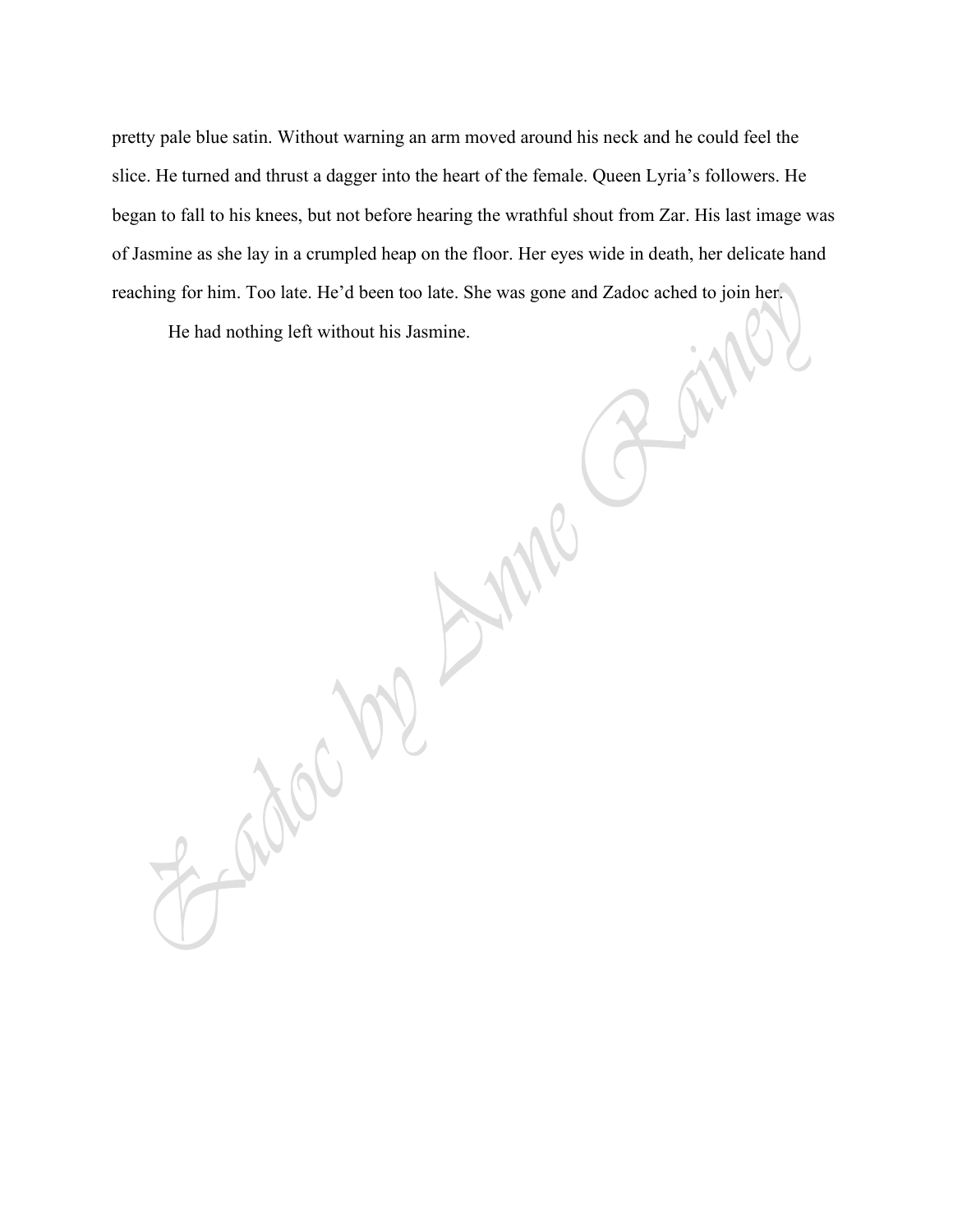## Chapter One

*Present day…*

His mind was clear for once and Zadoc took advantage of the rare moment. He extended his wings and shot into the night sky high above the treetops. He moved faster, flew higher, leaving his home behind as he headed for the north side of the mountain. The evenings were getting colder and he welcomed the harsh bite of the wind as it struck his cheek. He glanced down and spotted an outcropping of rocks coming into view. He tucked his wings tight and dove toward it. He landed on the edge and looked around, searching for heat signatures. He saw an owl in a tree about a hundred yards away. A few deer grazed close by. Other than the forest animals, he was alone. He liked it that way. No one around to give him pitying glances.

Zadoc waited for the ever-present pain to slam into him, but it never came. That invisible sword splitting his skull in two was absent for a change. He wasn't sure why and he wasn't foolish enough to question it. Instead, he sent a silent prayer to *Garra*, thanking the great creator for the moment of peace. The constant pain of losing his Jasmine would never fade. He knew that. With each passing day, the anguish intensified. There would come a day when it would overwhelm him. He was beginning to think that day was near.

He took a deep breath, inhaling the cool night air, and turned off his morbid thoughts. A rustle of leaves caught his attention and he glanced down at the valley below. Kera and Bar's pups bounded out of the tree line, chasing each other. Nips and squeals as they rolled around in the tall grass had him grinning. Seconds later Bar came into view. Of course, he wasn't far behind. Zadoc knew that the male would be keeping a close eye on his offspring. Bar snarled at one of the pups and the three quickly ceased their play and moved close to their father. Bar and Kera were tough parents but loving as well. The three pups were growing and thriving. Zadoc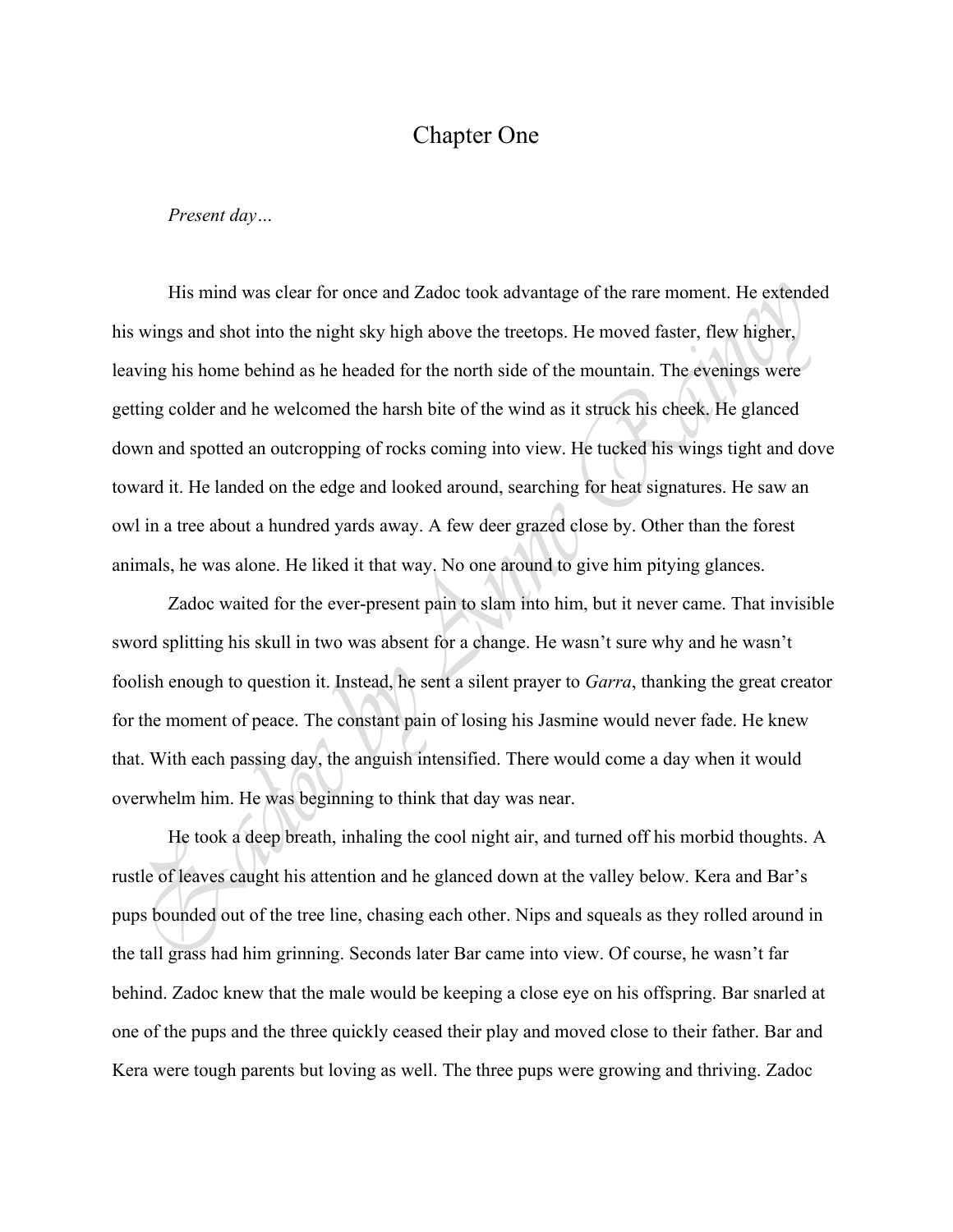enjoyed watching the *lhargerre* family from afar. They were the last of their species. Large predators with black, alligator-like skin. Their back half resembled that of a snow leopard. They had the muzzle and ears akin to a wolf. Enhanced hearing and a keen sense of smell aided them in the search for prey.

Motion from the opposite side of the valley caught his attention. Kera. She stalked closer and Zadoc could see she'd been hunting, judging by the fox she had clutched between her powerful jaws. When she was within a few feet of the pups, she dropped the nighttime snack onto the ground. The trio leaped on it, tearing at the fur to get to the fresh meat. Bar sidled up next to Kera and licked her snout.

It was such a beautiful scene. A family caring for each other. Zadoc would never have that. Never feel the pride of being a father. Never know the touch of his *ofelia*, his soul mate. She'd been taken from him during the war. Not for the first time he wished he'd died alongside her. Something he could never tell his brothers. They wouldn't understand his pain. His grief was a constant knife in his heart, twisting and twisting until he thought he'd go insane from it.

A sound in the sky drew his attention. Zadoc reached for a dagger strapped to his right thigh and glanced up. The rebels were a constant threat, but he relaxed when he spotted Zar flying toward him. His brother. His king. Had he followed him? When he performed a barrel dive and landed on the cliff next to him, Zadoc crossed his arms over his chest and glared. "How did you know where to find me?"

Zar waved a hand in the air as he flexed his enormous wings. "It wasn't difficult. You come here often these days, little brother."

He shrugged. "It's peaceful, my king," he explained, frustrated that he was no longer alone. That his sanctuary had been invaded.

For a moment Zar didn't speak, merely watched him. His brother saw too much. He was probably the only one who truly knew the extent of Zadoc's pain. Whether it was because they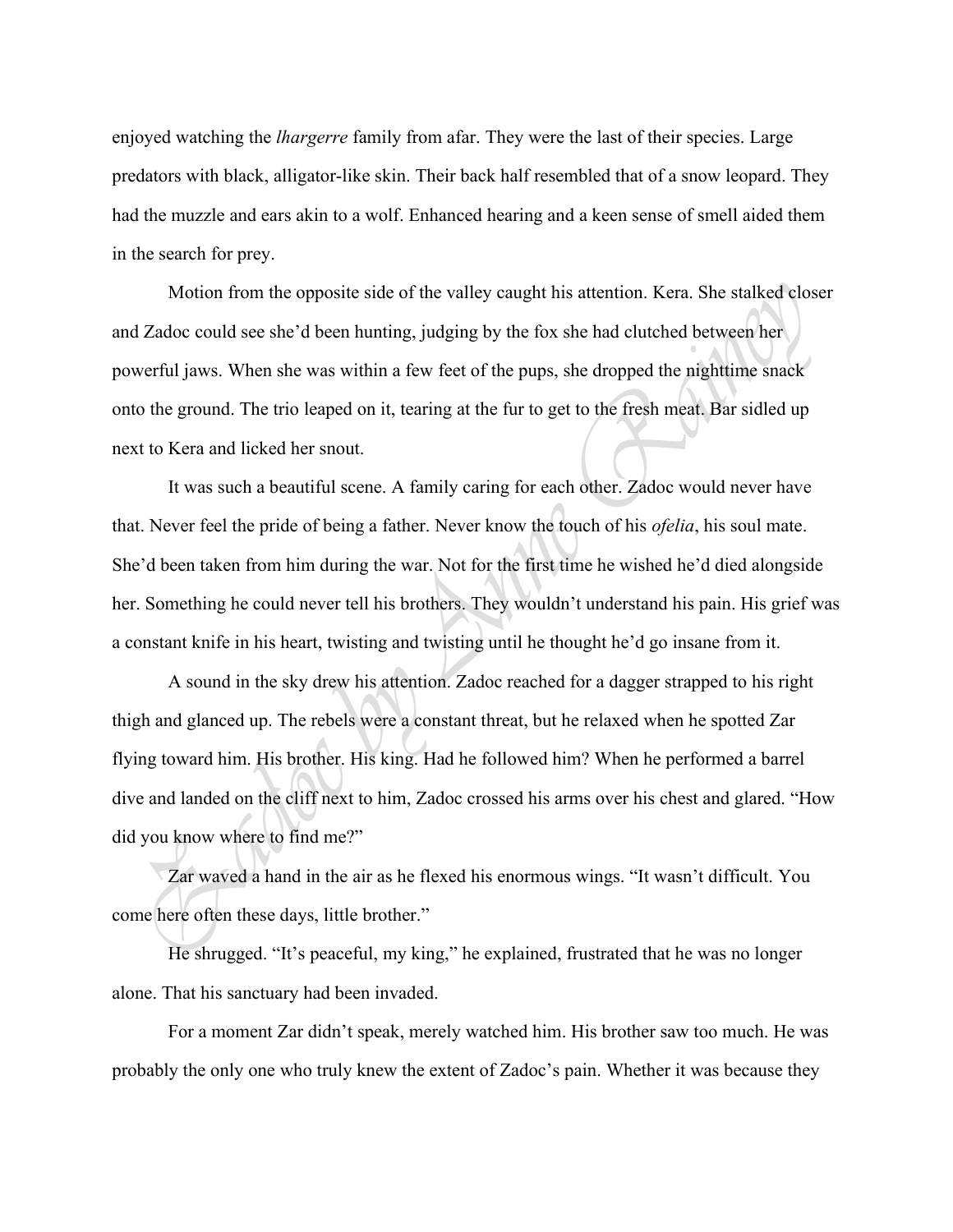were so much alike or because he'd been there the day Jasmine was slain. A combination of both, Zadoc thought.

"I have a task for you," he finally replied.

Zadoc quirked a brow. He wasn't sure what Zar had in mind, but he was already intrigued. Anything to take his mind off his own misery. "Is it the rebels?"

He crossed his arms over his chest. "Yes. Dyre has heard rumors that they might be working with the Earth-born. Specifically someone at Zenarian Industries. I want you to look into it."

"Leave the mountain?" Zadoc hated it outside the barrier that kept their home invisible to Earth-born. "Flare is better with the employees at ZI. Why not send him?"

Zar sighed, his brows drawn together in a scowl. "He's busy with the *regis*. When he learned of Quell's betrayal it shook his faith in the others. Every member has undergone intense questioning."

The *regis* were supposed to be beyond reproach. Their loyalty to the king and their vow to serve etched into their being. Zadoc could only imagine how Flare felt at finding out one of his own had betrayed that vow. The trip outside the mountain would be an uncomfortable one. He would need to retract his wings, a painful and unnatural process. But his king asked so little of him and Zadoc didn't have it in him to deny him this one request.

"When do I leave?"

## "Immediately."

Zadoc nodded. "Does Dyre have any idea whom the rebels are working with at ZI?" "He has one name that he wants you to inquire about. Eddie Fellers. He was fired recently. Something about sexual harassment. Miss St. Claire will be expecting you. Find out what she knows about Fellers."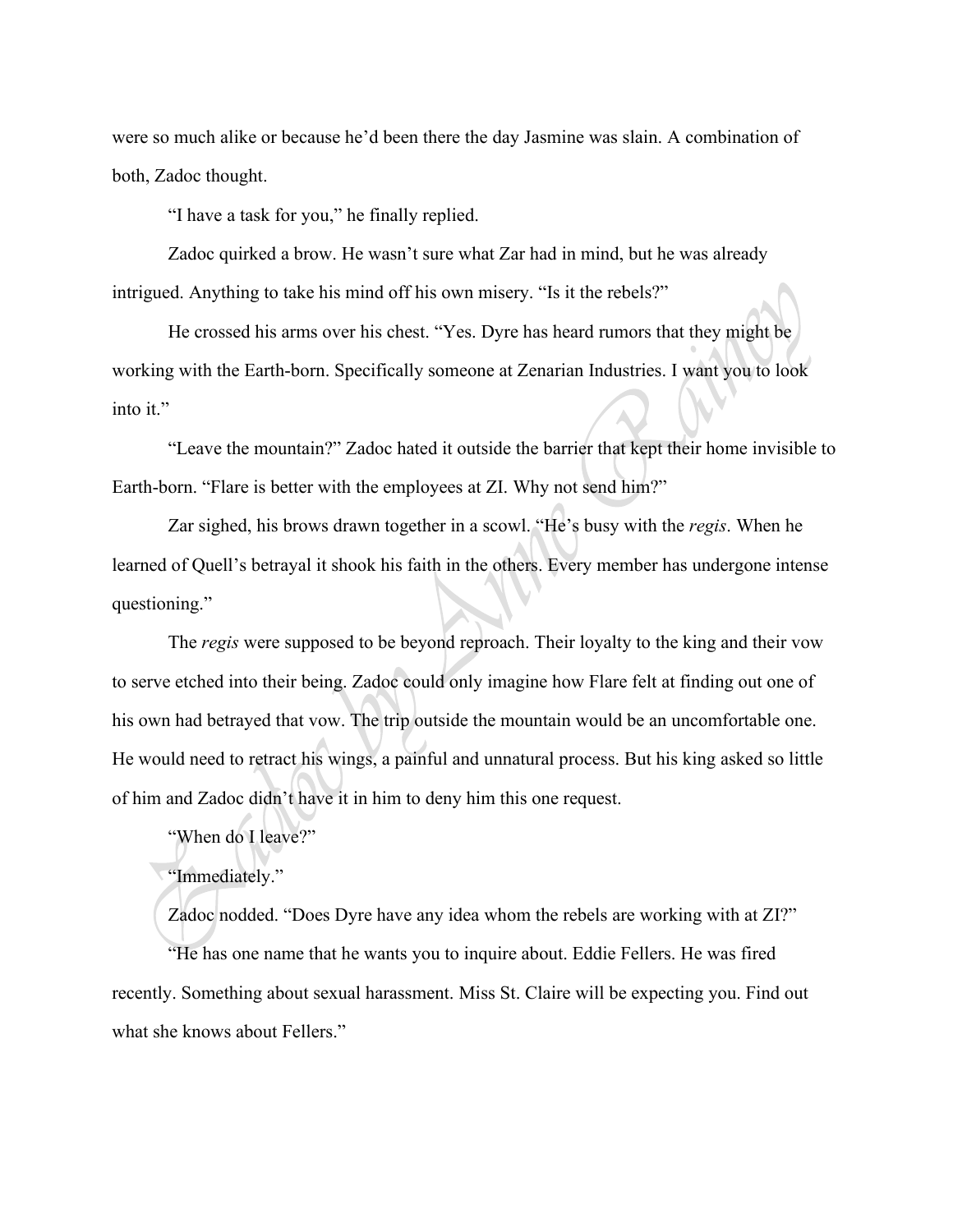Zadoc stiffened. He remembered the female. She'd been the one to aid Dyre when he'd left the mountain to retrieve Jade Talley, his *ofelia*. Laura had acted as liaison. He'd been intrigued by her. She'd been familiar. Her scent had reminded him of something. And her eyes. So blue that he'd been drawn to their intense depths. It angered him that she'd sparked that reaction in him.

"Why her?"

Zar expanded and contracted his wings. "Because Flare trusts her, and I trust Flare. Do you have a problem with Miss St. Claire?"

Zadoc could see the concern in Zar's eyes and he rushed to reassure him. "No. I will leave at once, my king."

Zar nodded, then stretched his wings wide and took off. Within seconds he was out of sight. Zadoc looked down at the valley and realized Bar, Kera, and the pups were gone. Now, he was truly alone.

\*\*\*\*

Zadoc stood in the foyer of Zenarian Industries. The building was a seven hundred thousand square foot brick structure that employed over four thousand Earth-born. As a holding company, ZI held controlling stock in several hundred businesses from real estate to trademarks. The company had grown over the years and they'd expanded. While he was proud of the business Zar had created, all he really wanted to do was find Miss St. Claire and get the meeting over with. Already his skin prickled with the sensation of having his wings contracted, and the air outside the *gindier* was heavy with pollution. The sooner he got the meeting over with the better.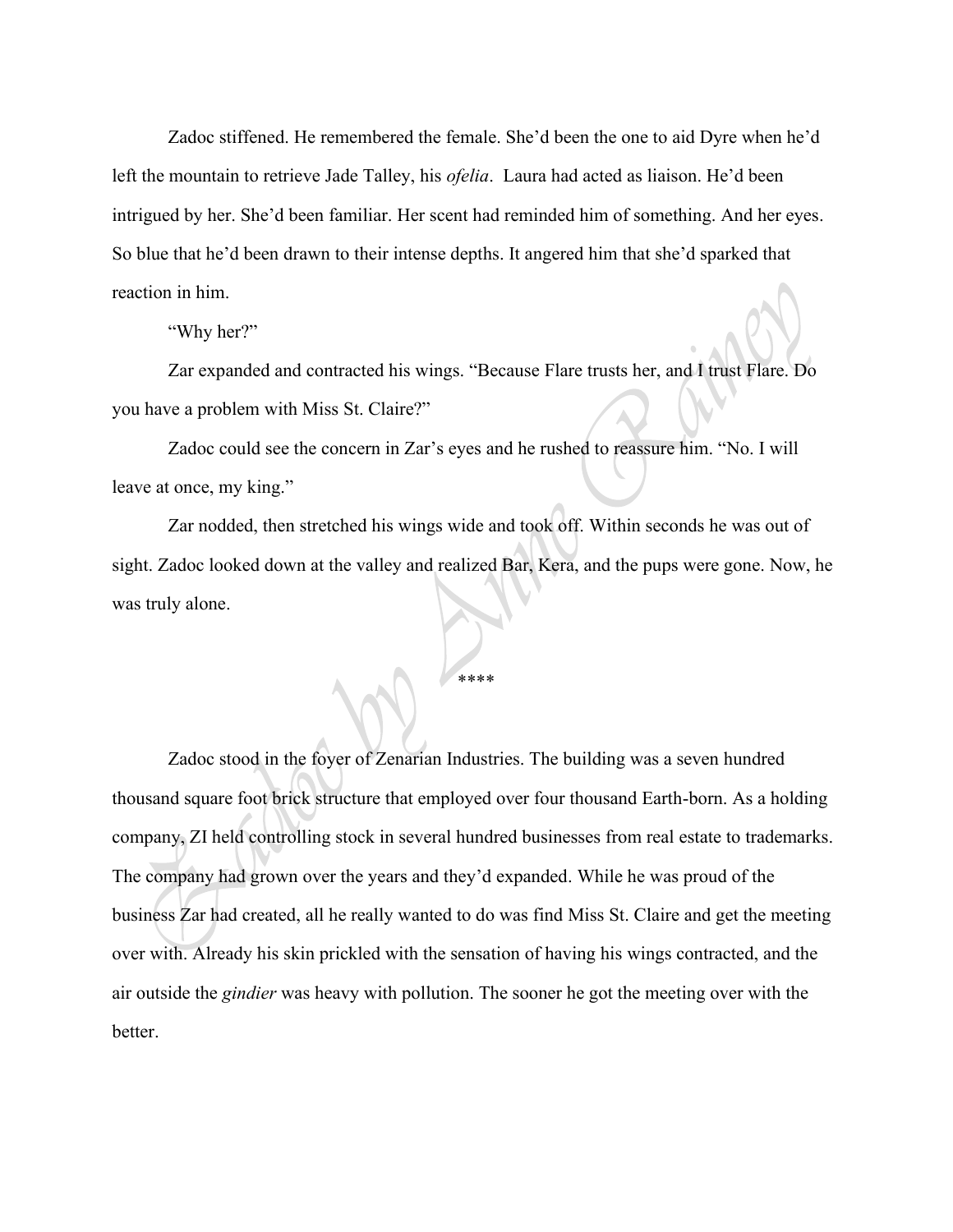He spotted a red-haired female seated behind a long mahogany desk tapping on a keyboard. Zadoc crossed the room, smiling when she looked up from the computer screen. "I'm here to see Laura St. Claire."

Her eyes widened and she rushed to her feet. "Oh, Mr. Zenarian, I didn't see you there."

Zadoc chuckled and looked at the nameplate. "It's fine, Sarah. I only just arrived."

She bobbed her head and picked up a phone. "Laura, Mr. Zenarian is here to see you." Several seconds drifted by before she placed the phone back onto the base. "She's expecting you. Second floor, suite 204."

"Thank you," he replied, then headed for a set of elevators to the right. When he arrived at her floor, Zadoc noticed a few employees stop and stare. He couldn't be sure if it was because of the scar along his neck or because it was so rare for one of the owners of ZI to make an appearance. Both, most likely.

When he reached the second office on the right, he realized the door was ajar. He stepped inside the spacious room and saw Miss St. Claire standing behind a desk. She wore a creamcolored silk blouse and a black skirt that reached just above her knees. *Garra*, she was beautiful. Tall, with rounded hips and full breasts. Her shiny espresso hair was pulled back from an ovalshaped face, giving Zadoc an unobstructed view of her large, blue eyes. Breathtaking. When their gazes connected, she tipped her head to the side and smiled at him. He stepped closer and inhaled. That scent…it was so familiar. It reminded him of a violent summer storm, wild and unexpected. Intensely feminine and captivating.

She moved around the desk, her heels tapping on the tile floor. "Mr. Zenarian, it's lovely to see you again."

"Zadoc," he stated, unable to look away from the fathomless pools of her eyes. "Thank you for meeting with me, Miss St. Claire."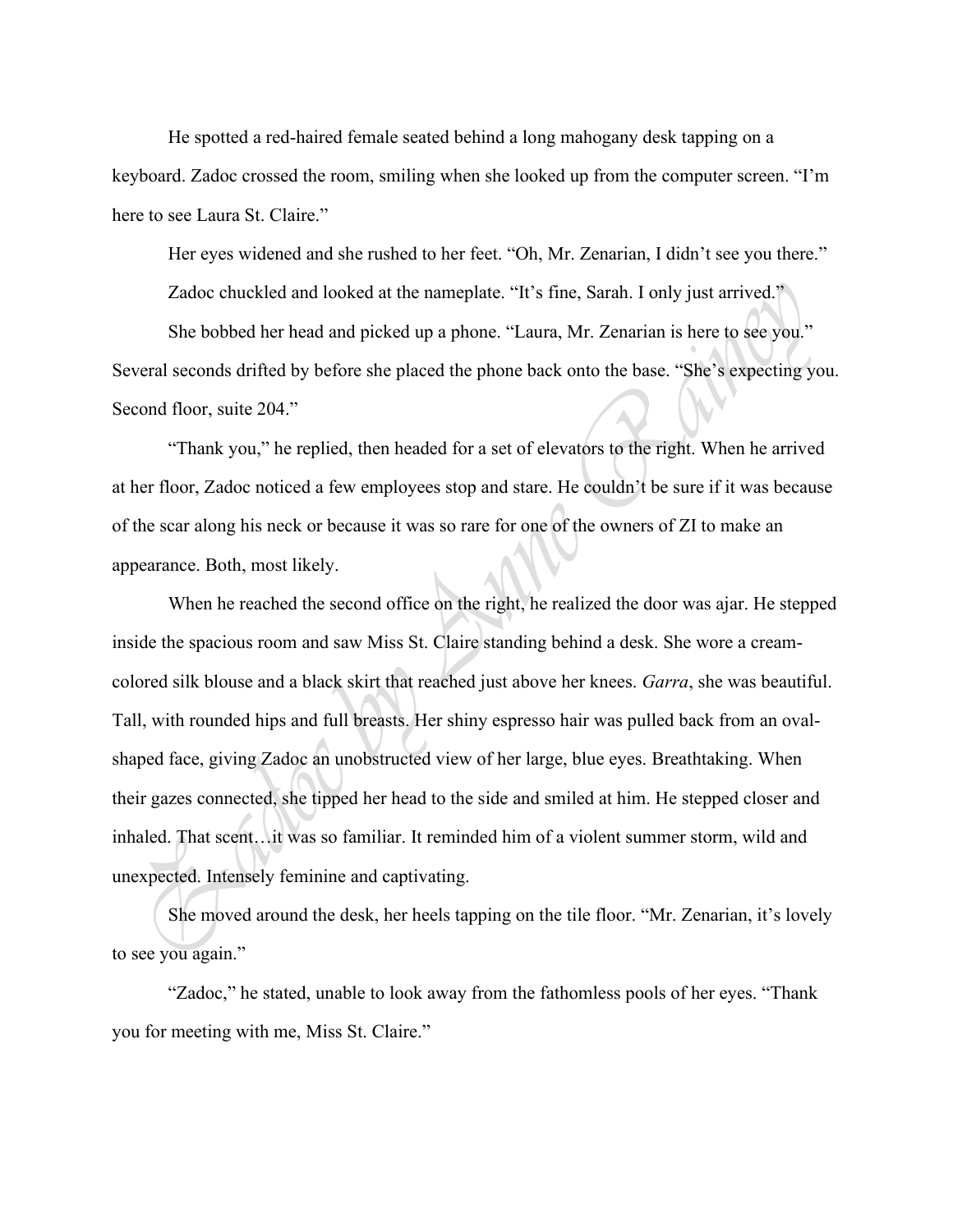Her smile widened. "I insist you call me Laura." She gestured to one of the two brown leather chairs. "Please."

After they were both seated, Zadoc recalled the conversation he'd had with Zar. "It was brought to my attention that an employee was let go recently. Eddie Fellers."

Laura paled and she clutched her hands together in a tight fist on the desk in front of her. "You're here about Fellers?"

Zadoc heard her question, but he couldn't concentrate long enough to reply with any degree of coherency. He leaned closer and inhaled. The female's scent was stronger now that she was closer. "What are you wearing?"

She blinked several times, as if having a difficult time concentrating. "Excuse me?"

Zadoc waved a hand toward her. "The scent. What is it?"

Her hand closed over her neck. "Oh that. It's an herbal mixture that a friend of mine makes. She blends her own fragrances using natural ingredients. The one I'm wearing is called Warrior Dreaming. Do you like it?"

"Yes." Zadoc had to force his hands to stay at his sides. He'd never been so drawn to a female. Not since Jasmine. Guilt assailed him at the thought of his *ofelia*. For a brief moment he'd been drawn to another female. Why would Laura affect him in such a way? It wasn't in a Zenarian's nature to feel desire for another after finding their soulmate. Even after death, the bond was still there.

Oblivious to Zadoc's inner turmoil, Laura's smile widened. "Oh good. With the way you're looking at me, I thought maybe the scent was offensive to you."

"No, it isn't." As much as he hated himself for it, Zadoc couldn't help but smile in return. "You are very pretty, Laura."

"Uh, thank you." She blushed and Zadoc's black cargo pants were suddenly too constricting. "I feel as if we're getting off-topic though," she said, her voice softening a fraction.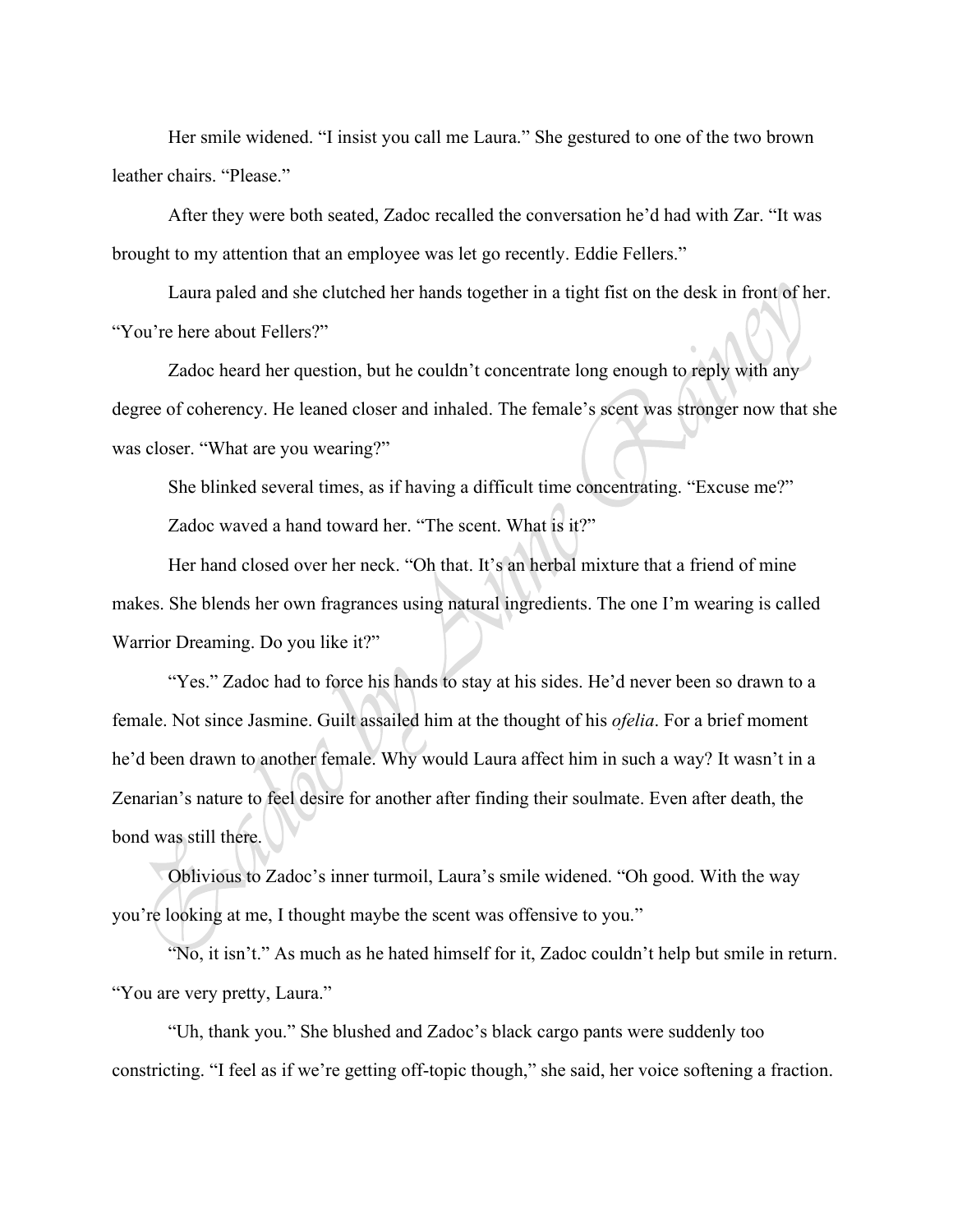Zadoc tried to get them back on track and away from things he had no business thinking about. "Of course." He cleared his throat and leaned back in the chair, putting a few inches more between him and the female's alluring scent. "First, tell me more about yourself. Do you enjoy working here?"

She nodded. "I love my job as the executive assistant for the chief financial officer." She picked up a pen and began twirling it between her fingers. "I've been with the company since I graduated from high school. I had zero office skills at the time. I didn't know the first thing about scheduling meetings or creating digital presentations. The only thing I could do was type fast. I was lucky and had a boss that was happy to train me. I've been with ZI ever since."

Zadoc glanced over at the clock on the wall to his right. It was after six in the evening. He felt bad for keeping her past normal work hours. "Perhaps we should discuss Fellers at another time."

Laura looked at the time as well and sighed. "Darn it! I had no idea it was so late. I meant to call my brother to ask him for a lift home, but he'll be at work already. He works second shift at a shipping company in town."

Zadoc frowned. "You don't have a vehicle?"

She snorted. "Oh, I do. Unfortunately it's a piece of junk and in the shop getting a new fuel pump."

"I see." Zadoc couldn't let the opportunity to spend more time in the female's company pass him by. "I would be happy to offer you a ride."

"Oh, I can just call for a driver. Thank you though." She glanced at her cell phone and added, "My morning is free if you want to reschedule this meeting for tomorrow."

"That would be fine, but I insist on escorting you home." Zadoc stood, then waited for her to move around the desk. "After all, it's my fault you're here so late. Allow me to make it up to you," he softly demanded.